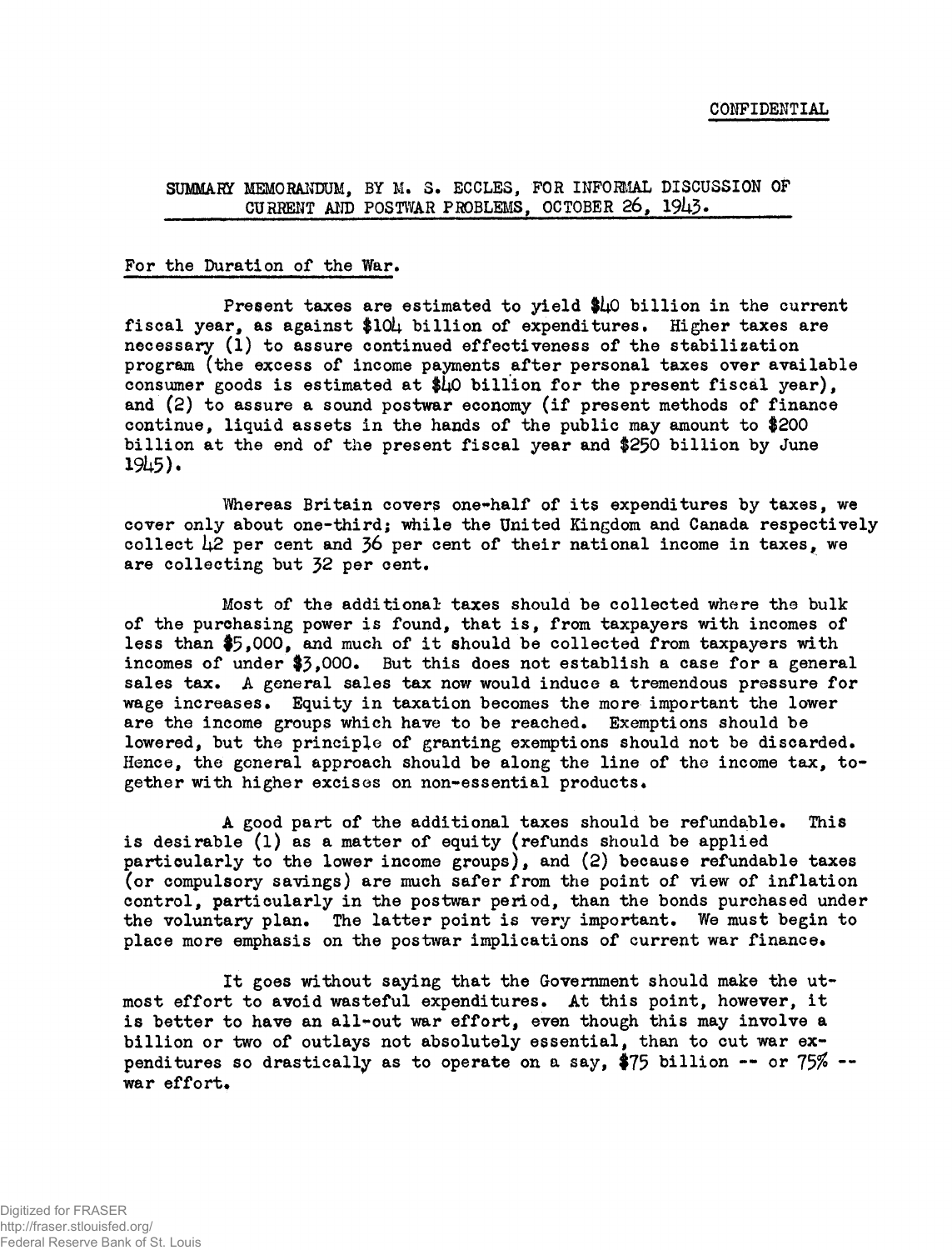## **The Transition Period.**

**The transition problem will depend altogether on how gradually the war terminates, that is, on the length of the Pacific war after Germany is defeated. Demobilization of military personnel should be gradual. But industrial reconversion to peacetime production should be as rapid as possible. Contract cancellation should be speedy, and should be left in the hands of the contracting agencies.**

**Where necessary, financial assistance will have to be given to expedite reconversion, but by and large, the financial position of corporations will be strong.**

**It will be to everyone's interest in the transition period to maintain inflation controls. For industry, a premature relaxation of controls and sharply rising prices would mean an enormous increase in reconversion costs. For labor, a rapid increase in living costs would be equally disastrous. However, industry should not attempt to break wage scales in this period; — the active support of labor is needed to avoid postwar inflation and industry itself will ultimately need high wage rates after reconversion in order to maintain a market for its output.**

**The role of fiscal policy in the transition period will be to cut expenditures rather than taxes. Every effort will have to be made to reduce the deficit to a minimum, so as not to aggravate the inflationary pressure.**

### **Postwar Period.**

**In the postwar period, industry will be faced with the tremendous task of employing at least 56 million people, that is, 8 million more than** were employed in July 1940. As a result of the enormous increase in pro**ductivity during the war years, this will mean a gross national product of at least \$160 billion at 19U2 prices.**

**The future of private enterprise will depend on its success in meeting this goal. Policies will be required which in many respects will differ drastically from'those accepted in the ^O's and '30'sî**

**(l) Industry must show an aggressive spirit of expansion. Individual savings at the indicated level of income are estimated at about \$20 billion, and corporate savings may amount to \$10 to \$12 billion. Depending upon the level of corporate savings, industry will thus have to make investments amounting to \$20 or \$30 billion per year — a volume vastly in excess of anything experienced in previous peace years. Certainly, industry will not succeed in this task should it continue to retain large portions of its income. More reliance should be placed on equity financing and the bulk of funds not actually spent for investment should be distributed to the stockholders.**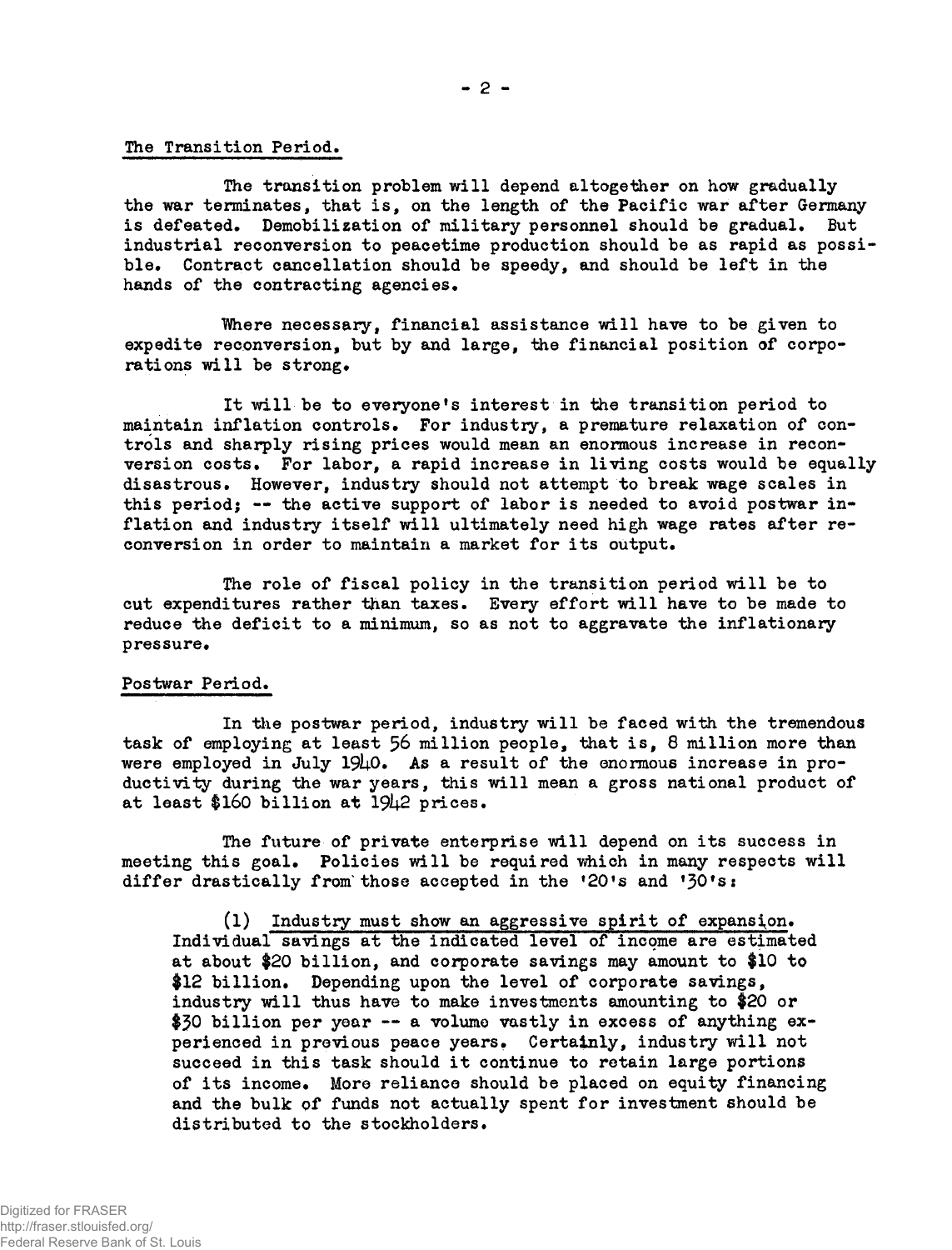**If full employment is to be achieved, there will also have to be a vast increase in consumption — say, \$110 billion as against** \$70 billion in 1939 -- much of which will be directed to the services, **health, education, etc.**

**(2) Industry must be flexible and competitive. The technological advance which has been so enormous during the past years should be reflected promptly'either in higher wages or lower prices. Vigorous competition should assure the expansion of our economic frontiers and the development of new products. Only if industry lives up to these basic mores of our economic system can it succeed in providing full employment at a level of peacetime production of \$160 billion or more.**

**(3) The role of fiscal policy in the postwar period will be to encourage full employment under private enterprise.**

**(a) Taxes will have to be revised to encourage consumer spending and not to discourage enterprise. In particular, we shall have to cut consumption taxes and income taxes paid by the lower income groups which are the bulk of business' customers. We shall have to raise exemptions and again reduce** the number of income taxpayers to a smaller group. The corpo**ration income tax should be abolished (with the exception, perhaps, of a small franchise tax) and corporate income should be taxed to the owners of the corporation. However, provision should be made to make it impossible for stockholders to evade individual income taxes through non-distribution of corporate income.**

**(b) Public expenditures should be economical., If industry does the job of providing full employment, the Government should limit itself to essential expenditures which do not interfere with but strengthen the activity of enterprise. Even under these considerations, however, the Federal Budget in the postwar period will probably be at least \$20 billion.**

**(c) Economic freedom requires that no citizen should suffer unnecessary want. To assure this freedom, Social Security should be expanded greatly as proposed under the Wagner Bill. This will make for a higher level of employment and income than would otherwise be the case because individuals, released from fears of future want, will be disposed to consume more currently.**